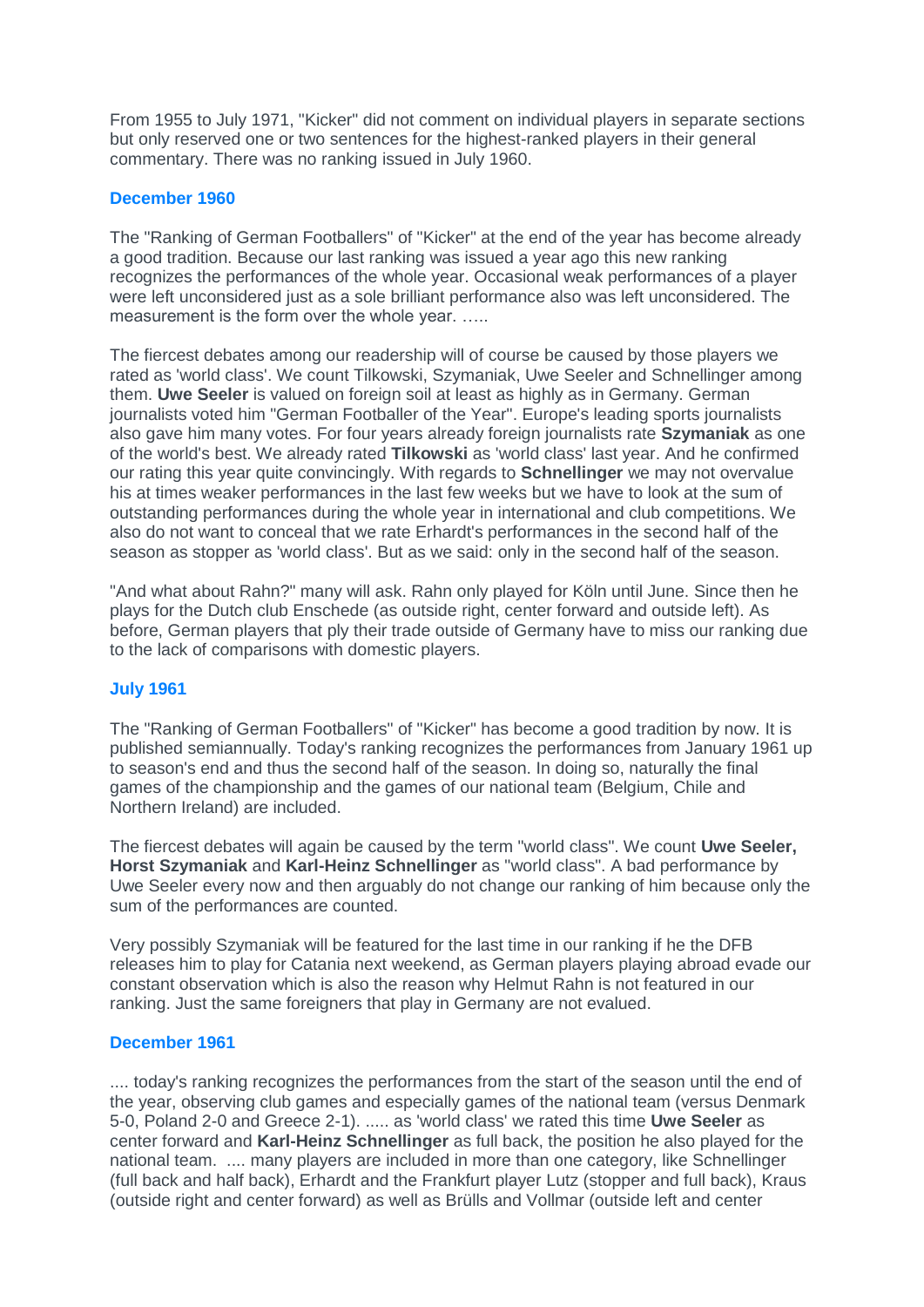forward). ..... slim remains the number of players of "international class" inside the categories of center forward and outside left. No competitor to Uwe Seeler in sight! "Kicker" hopes that more players will be rated "international class" in our next ranking and perhaps one or two players of "world class" apart of Seeler and Schnellinger. Our next ranking will be issued in July 1962, directly after the World Cup *[which, strangely, they did not do, as no ranking was published in July 1962].*

# **December 1962**

Our readers have to browse back a little further than usual as our last ranking was issued on January 2, 1962, if they want to compare it with today's ranking. Out of consideration for the World Cup in Chile we interrupted our usual semiannual cycle to avoid a detrimental discussion at that point. Our current ranking - for reasons of topicality - only evalues the last half of the year and thus does not look at the World Cup in Chile. We evalue performances in club competitions, national team games and representative games. Naturally most of the debate will be reserved for the term "world class", a grade we bestowed only after a most thorough observation upon **Schnellinger** and **Seeler**, even if *single* performances of these two players may not have deserved to be labelled as 'world class' or, in reverse, some other players may have looked to be 'world class' in *some* performances. If our ranking would be up for debate among international experts they certainly would arrive at the same result: "world class" only Schnellinger and Seeler! ..... Obviously Seeler showed a performance of "international class" when he played as outside right in the national team game in Stuttgart, a level which Schnellinger would arguably also achieve if he had played as half back. But both do have a regular role in club and national team that's why we did not list them in more than one category.

# **July 1963**

This time our ranking takes a look at the performances of the first half of the year. This means the German championship finals, the international game against Brazil and the league competitions. A special look is reserved for performances in the championship finals because in these games players have to compete against the best clubs in the country. In this relatively short period of time often more was demanded than in the longer ongoing league competitions. In the Bundesliga, this pattern will change.

Only one player has been deemed "world class" by us this time: **Karl-Heinz Schnellinger**. Perhaps in the last few weeks of the season his performances did not fully justify this highest grade but we have to look at the whole time frame - and here Schnellinger certainly has to be labelled as "world class". The performances shown by Seeler, on the other hand, did not meet the highest level this time. We are not among those that are now discounting Seeler. To the contrary, we are convinced that already soon he will be back among our players of "world class".

# **December 1963**

We label our traditional semiannually published ranking "an attempt at an objective assessment". For we are aware that such a work *must* exhibit shortcomings and that the ranking of individual players - while it is not a matter of taste - still is dependent on one's personal view.

This time, the Bundesliga does in fact not make matters easier for us. For the first time we had to consider its existence in some way. Thus we now subclassify the third group ("considered") in Bundesliga players and Regionalliga players resp. Amateurliga players. While this is not at all costs meant as a ranking of these groups of players, we may still assume that a Bundesliga player regularly has to show a higher performance level than those in subleagues. It is however difficult, if not impossible, to say whether Meiderich's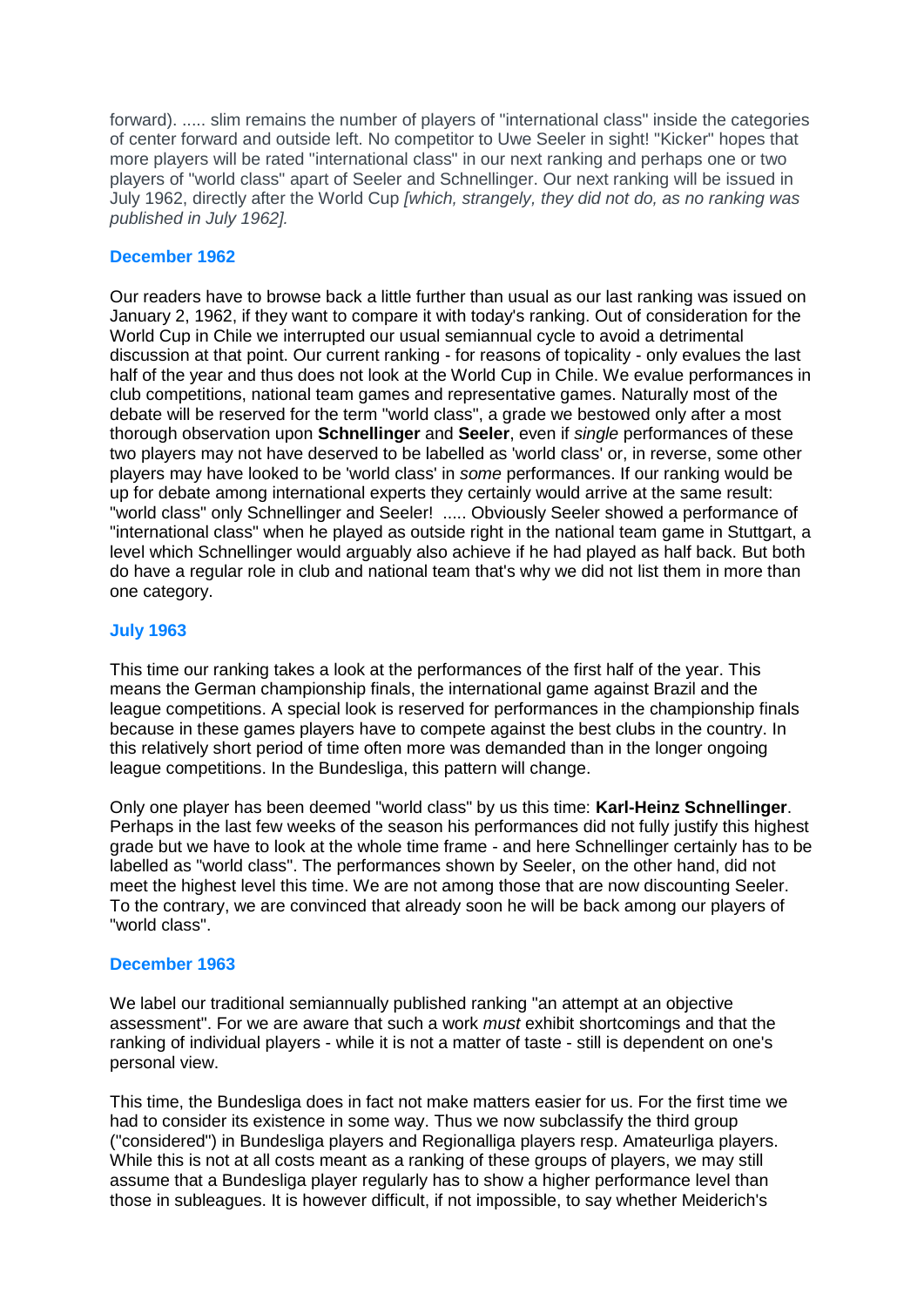stopper Danzberg (Bundesliga) is comparable to Bayern's stopper Ostner (Regionalliga). The severity of competition and the higher pace certainly speak for Danzberg, which however does not say anything about the actual class of Ostner.

One player who was not at all featured in our last ranking managed to get featured as "international class" straightaway in our current ranking: Overath (Köln).

Missing is the only player we rated as "world class" in our last ranking: Karl-Heinz Schnellinger. He now plays in Italy and thus evades our observation. While we do believe that he still is "world class", out of princible we have to leave him out. And because we are attempting a ranking of *German* players we have not included foreigner players in Germany, like Beara, Prins or Radenkovic.

After applying the strictest standard we once again only found one player of the highest grade: **Uwe Seeler**.

### **July 1964**

After applying the strictest standard we once again only found one player of the highest grade: **Uwe Seeler**.

#### **December 1964**

After applying our strict standard we found only two players of "world class" calibre: **Uwe Seeler** and **Hans Tilkowski**, both of which have been called up to play in the European selection.

#### **July 1965**

....on the one hand several players that have been injured for many months could not be included in our current ranking, on the other hand Uwe Seeler, who has been injured since February, is entitled to a "world class" grade which we did not want to withdraw from him. Following strict criteria only **Tilkowski** and **Seeler** were classified as "world class".

### **December 1965**

.... We were facing the question whether to classify the half backs as 'ball carriers in midfield'. But since such a classification following the Italian system would not do justice to every league level (Regionalliga mostly), we kept the classification as half backs. Trimhold and Lechner, for example, both of Eintracht Frankfurt, are normally offensive players who scheme their attacks from midfield. In the 4-2-4 system they are additionally also defensive players, acting as fifth and sixth defenders. Goalkeeper **Tilkowski**, who the German journalists voted "German footballer of the year" is still rated as "world class" by us. Also risen to "world class" level is the young Köln player **Wolfgang Weber.**

Weber is "world class" because he has everything, really everything, that is needed to be a stopper of "world class". He possesses excellent physical conditions, is technically (headers and long passes) absolutely perfect and possesses a further great gift, the ability to adapt tactically to his opponent, to dominate his opponent in that terrain. Weber's special class was visible already in the game against Italy in March in Hamburg. Vittorio Pozzo, the mastermind of Italy's two World Cup winning teams, praised as follows: "Weber has everything to become a second Szymaniak".

In the European Cup games for Köln against Liverpool Weber competenly stopped the feared goalgetter Roger Hunt, who is also part of England's first team for the World Cup.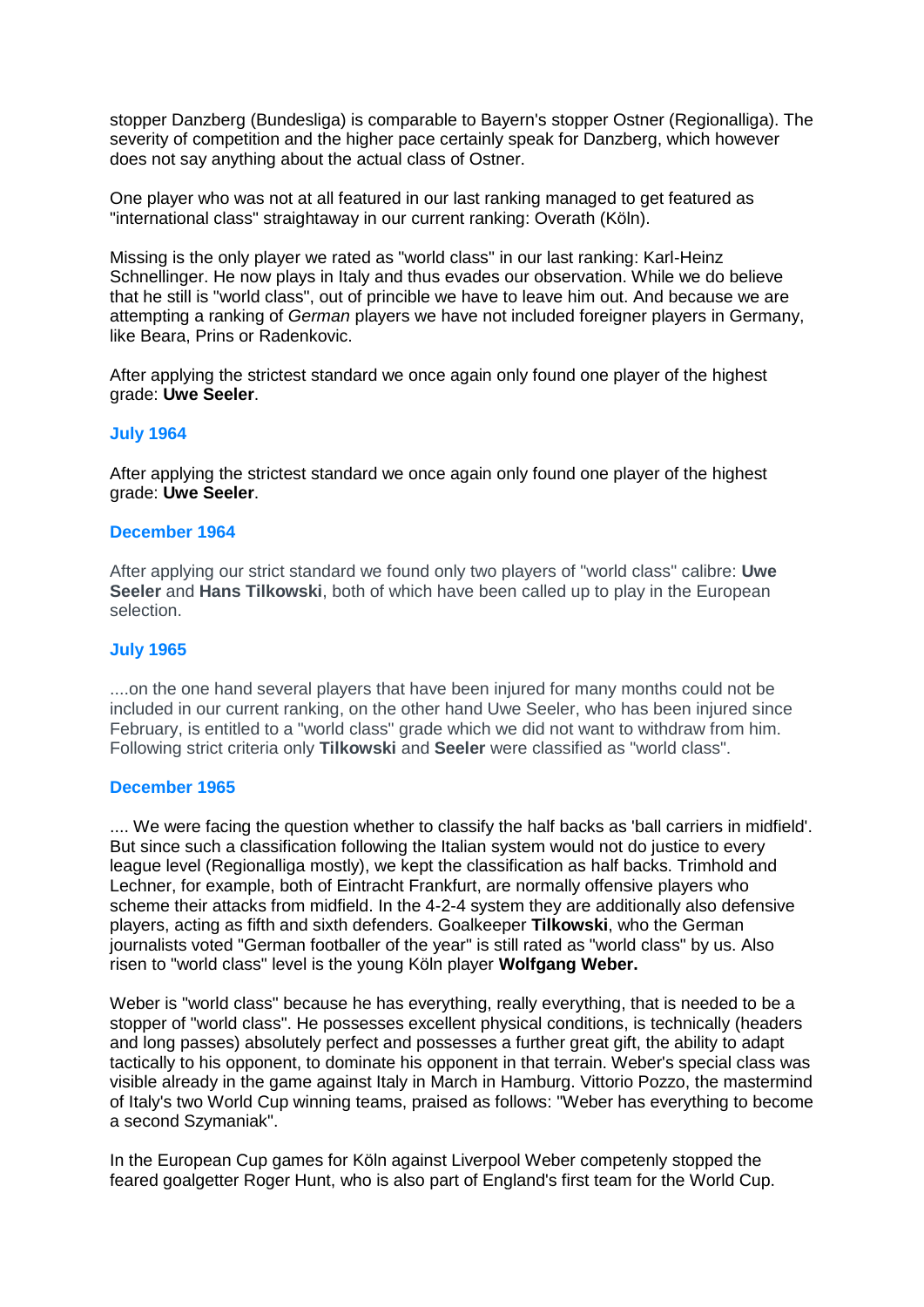Hunt commented after the game: "I have not played against a player of such class for a long time."

Unforgettable Weber's brilliant performance in the decisive game in Rotterdam. Despite a broken fibula he stayed on the pitch for 120 minutes and in the end was Köln's most dangerous attacker. Also fresh in our memory is the second half against Austria in Stuttgart. In this game, Weber took over the stopper role from Sieloff and eliminated Buzek in a superior manner, the man who had been a constant danger for our goal before that. A new Schnellinger, as far as class is concerned!

When "kicker" graded Schnellinger as "world class" for the first time years ago, many protests were heard. We adhered to our opinion and Schnellinger's progress conceded that point to us. We are certain that Weber's progress will also concede that point to us in the future.

Uwe Seeler this time not "world class"? All of the personal characteristics that made Uwe Seeler a player of "world class" can be subsumed under the overall slogan "explosiveness". This ability he has only shown now and then in the first half of the season. His incredible explosiveness made him a player of "world class". We can only wish that Uwe Seeler will regain this explosiveness in the second half of the season, so that we can classify him as "world class" after the World Cup!

## **September 1966**

Due to the World Cup our new ranking appears a little later than usual. The categorization of positions is new in this ranking, as we have adapted to the tactical facts of modern football. In defense we differentiate now between full backs and central defenders. Midfield players are the central actors of today's football. They have to be able to play in defense as well as in attack. Among the forwards these days a determination between central forwards and lateral forwards (left and right) is appropriate. Normally German players abroad do not feature in our ranking. This time however, our "Italians" that played in the World Cup, who we also observed in the months leading to the World Cup in various club games, are included. Although all performances over the past seven months are included, naturally the World Cup performances have a higher degree. In our last ranking we only had **Tilkowski** and **Weber** in the highest category. **Uwe Seeler**, who before his injury was regularly rated as "world class" by Kicker was not featured that time because he had not regained his form at that point. Our "Italians" **Schnellinger** and **Haller** already belonged to that highest category before the World Cup. **Beckenbauer, Willi Schulz, Overath** and **Höttges** all proved to be of the highest level during the World Cup.

### **December 1966**

Five players have been rated as "world class" by Kicker in our newest ranking due to their performances during the first half of the season: **Willi Schulz** and **Wolfgang Weber** among the defenders, **Franz Beckenbauer** and **Wolfgang Overath** among the midfielders and **Uwe Seeler** among the central forwards. Beckenbauer was also featured among the central defenders. He and Held are the best example for players being listed in more than one category.

### **July 1967**

In January five players were rated as "world class": the defenders Willi Schulz and Wolfgang Weber, the midfielders Franz Beckenbauer and Wolfgang Overath and Uwe Seeler. This time we rated as "world class" **Willi Schulz, Franz Beckenbauer** and **Overath**, with Beckenbauer being rated in two positions: midfielder and central defender; especially in the games for Bayern München Beckenbauer almost exclusively was used as a defender. Uwe